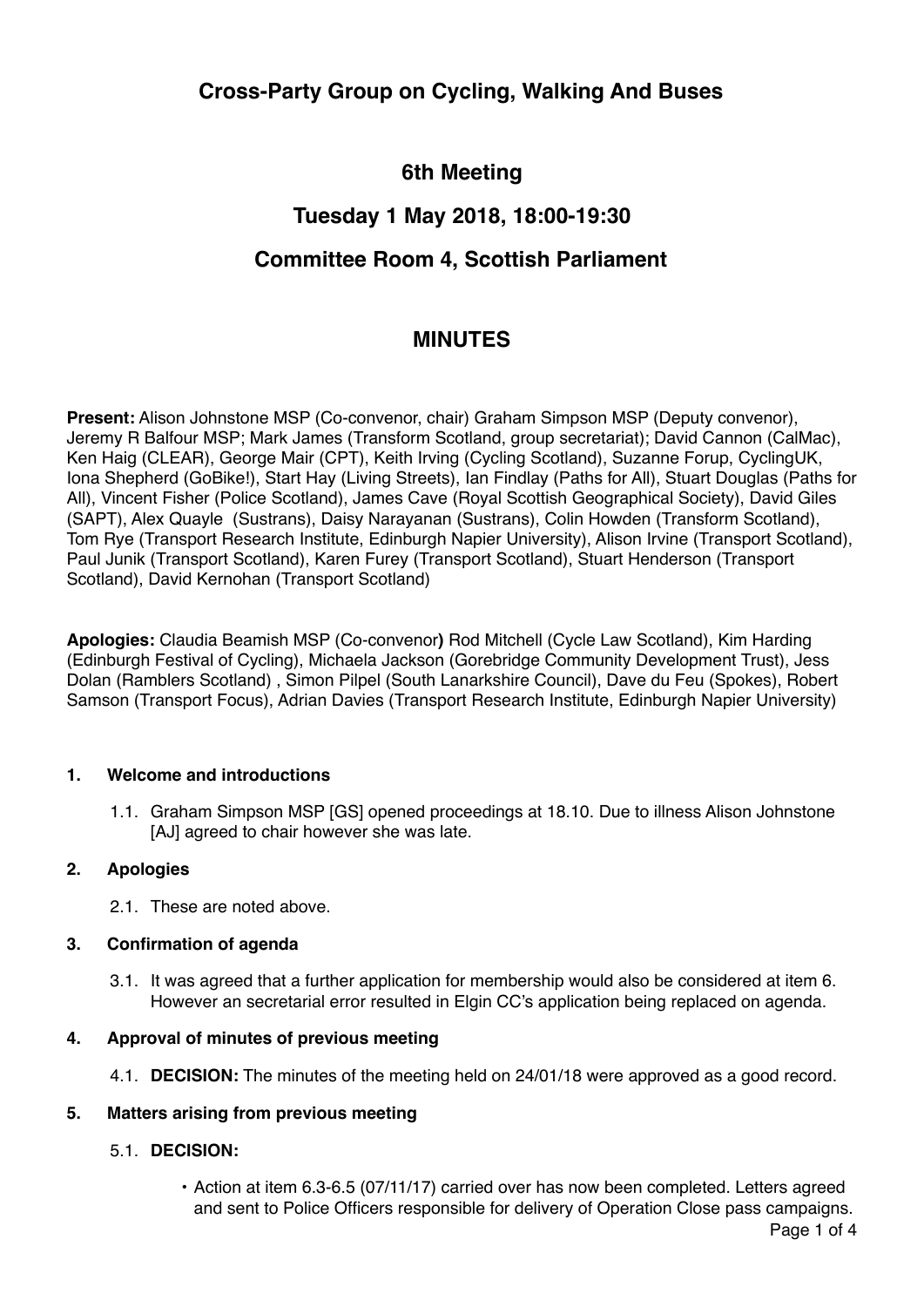• Action at item 7.2 (07/11/17) Stuart Hay still in process of setting up meeting with Coconvenors to organise site visit. Mark Russell added Paul Grice (Chief Executive Scottish Parliament) is very interested in the audit process.

### **6. Membership applications**

- 6.1. CH reported that one application for membership of the group had been received.
- 6.2. **DECISION:** The following organisation was approved for membership:
	- Living Streets Edinburgh

### **7. Presentation from Alison Irvine, Head of Strategic Transport Planning, Transport Scotland on the them of STPR2**

- 7.1. Alison Irvine [AI] made a presentation on the process of the Strategic Transport Project Review 2. The presentation is available at **Transform Scotland website**
- 7.2. Her talk featured (1) background to STPR (2) an overview of the process, how it fits into the other strategies (NTS, NPF4) including use of scenario planning tool. (3) The Appraisal will have a National overview with a regional focus rather than a corridor, as STPR1. (4) Active Travel confirmed as central theme with the maintenance of the investment hierarchy (5) the pilot run in the Scottish Borders that elicited 3000 responses, which is at draft stage. (5) The consultation will request advice on Cycling Walking and Buses on a strategic level. (6) A timescale was given of evidence 2019 with final publication end 2020.
- 7.3. AI agreed to attach her presentation to the minutes. AV was unavailable but the powerpoint will be available on the Transform Scotland's website in due course.

#### **8. Q&A**

- 8.1. Chris Day (CD) referred to the Borders Study pointing out that the survey was aimed at individuals rather than organisations. AI said they would look at ways for organisations to respond by end of June.
- 8.2. Mark Ruskell (MR) asked under maintaining existing infrastructure where does the cycle network stand. AI stated 1. Need to look after existing network. 2. Requires extra funds 3. Build new assets. If not already present then use drivers.
- 8.3. Keith Irving (KI) asked will STPR 2 take into account existing policies? AI confirmed that it was too early to say how these would be taken into account.
- 8.4. Stuart Hay (SH) referred to Buchanan Street and a lack of assets. He suggested an imaginative Strategic Street Network was required.
- 8.5. Ian Findlay was surprised public health, environment, climate change not mentioned. The emphasis was on Planning review and City Deals. AI said they were being careful not to step on the toes of Local Authorities. But there would an emphasis on everyday walking and cycling.
- 8.6. Iona Shepherd (IS) were they bound by the City Region deal projects? e.g. Glasgow contains Cycling and Walking proposals as part of consideration. AI stated that there political constraints and the issue was complex.
- 8.7. Alison Johnstone (AJ) said her mailbag was full of concerns over the issues over Sherrifhall Roundabout and related active travel issues. She asked how does Transport Scotland (TS)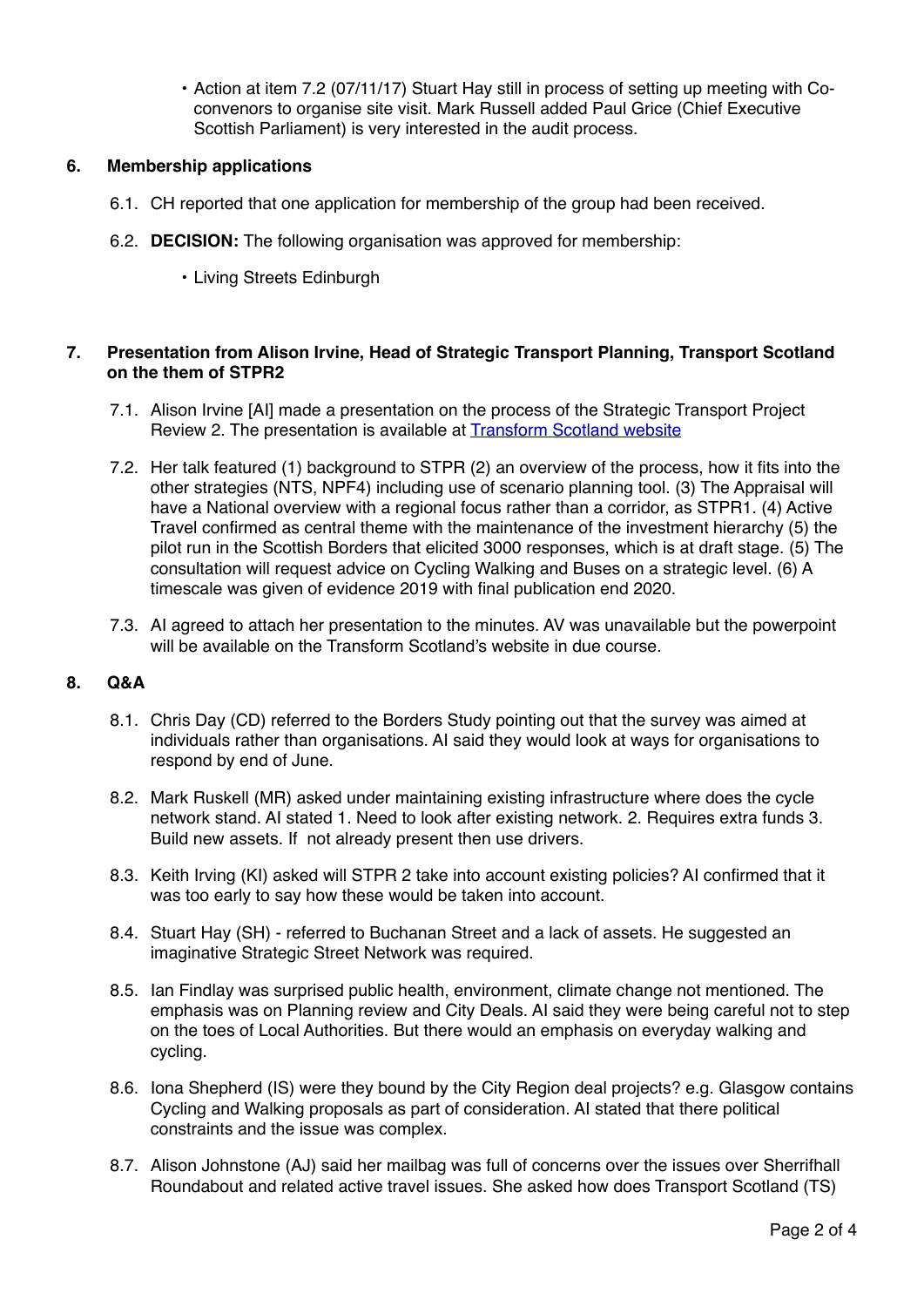deal with conflicts. AI stated there is a priority to support economic development of East Scotland.

- 8.8. Tom Rye (TR) asked about STPR 2 Vision and Outcomes. 1. Will projects be evaluated against these and 2. Will the review identify balance of funding across modes, time and spatial. AI responded yes and the approach had not been defined yet.
- 8.9. Graham Simpson asked why there was no mention of transport in the Planning Bill? He queried the delivery risk to STPR 2. The response was that it was more about the passage of the Bill rather than the content.
- 8.10.Colin Howden stated there was a gap in regional infrastructure delivery and how was it to be filled? AI said the Roles and Responsibilities Group met over the last year and was still waiting for discussion.
- 8.11. Ken Haig Asked how smaller urban areas (eg Levenmouth) would be served? He gave an example of bus service withdrawal. In response AI said the National transport Strategy Tackling Inequality Group was acting quickly and the Pilot survey in Borders Region would assist in the process.
- 8.12.Alex Quayle raised the issue of the sequencing of NTS and STPR 2. NTS publishing early 2019. IN addition he asked if it will change Outcomes and Vision? AI said NTS was already drafted so the STPR 2 would be based upon.
- 8.13.IS asked for an update from the Active Travel Task Force (ATTT) report. Karen Furey was able to say the report was 2-3 weeks from publishing.
- 8.14.TR said he had read the Exec Summary of the Borders Survey. He then asked how to ensure that delivery of Active Travel that involves more complex delivery involving a wide range of bodies, not just TS? AI said it was a key challenge to the Strategy as SG can't deliver all by itself and partners were required.
- 8.15. MR asked a question on the Transport Bill that ASI was unable to help with.
- 8.16.AJ giving an example in Norway of radical action and that there was a lack of vision in Scotland, asked if growth in demand is being tackled? AI said reducing demand for travel has been prioritised but economic growth, increasing population and fuel price leading to a forecast for travel to grow.
- 8.17.SH asked about the potential for Interchanges? AI answered that development would be prioritised where infrastructure already exists. There is an aim to change balance and free up buses.
- 8.18.AJ made the point that it was important to reduce attractiveness of cars and focus on demand management.

#### **9. Proposals for date & theme for next meeting**

- 9.1. Previous suggestions were reviewed and an update on ATTT and Street Audit report were confirmed for next meeting.
- 9.2. In addition KI suggested discussion of Westminster Bill re Death by Dangerous Cycling.
- 9.3. KH brought up issue of path widths in new developments and need for action at Planning level.
- 9.4. A date for the next meeting was discussed, and September/ October was settled upon. **DECISION:** The next meeting of the group should be held in September/October 2018. **ACTION: MJ** to confirm date for next meetings & advise the Parliament and group members.